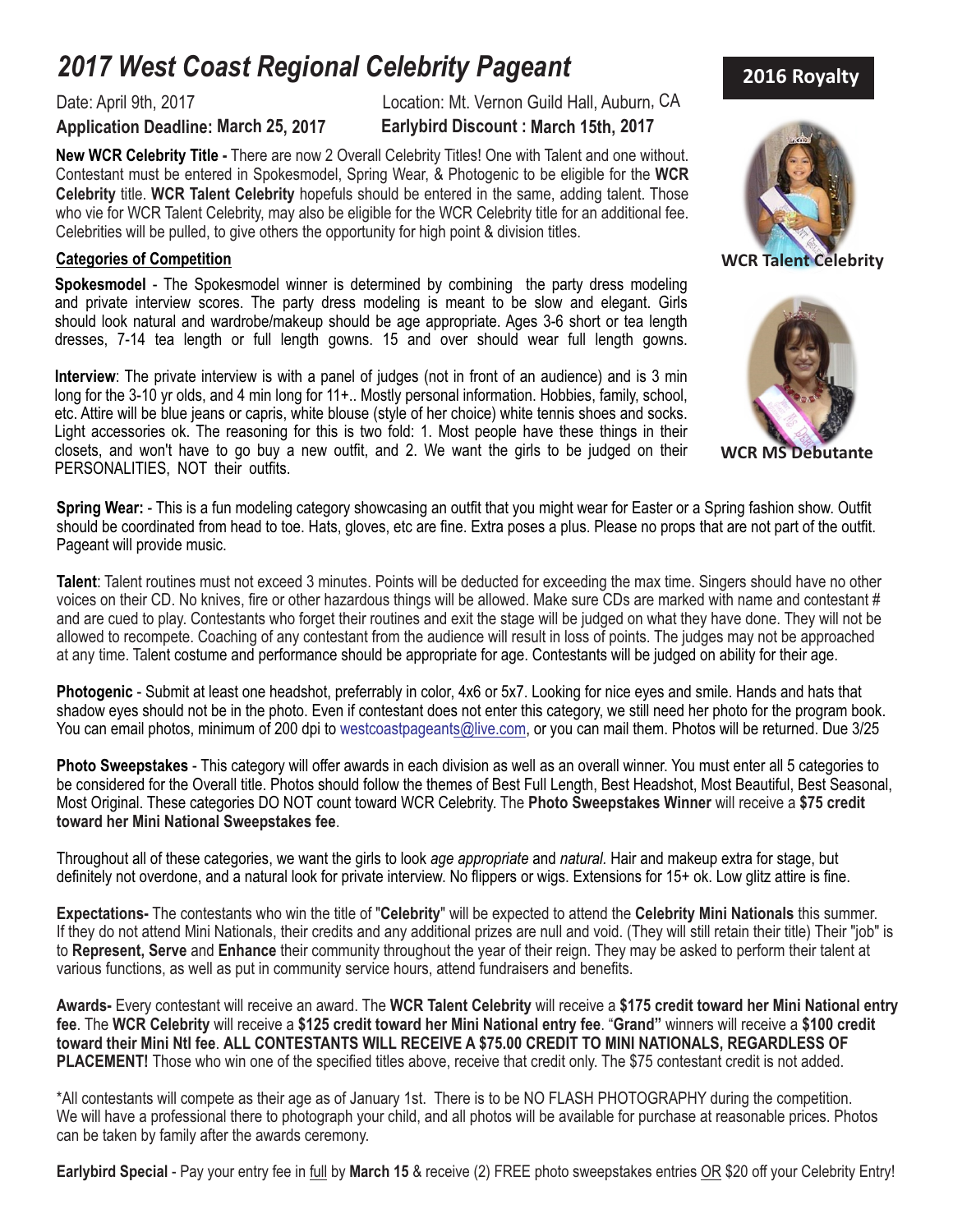### Return this application along with your \$25.00 non-refundable deposit to hold your spot in the competition!

# **Official Rules & Regulations**

• This is an open pageant - any contestant following the guidelines below is eligible to compete.

• Contestants under the age of 25 must never have been married, had a marriage annulled, never have given birth to a child and be of good moral character. Contestants over 25 may be married or a parent, and be of good moral character.

• Unsportsmanlike conduct, consumption of alcohol, use of tobacco or any narcotic drug will not be tolerated at any time throughout this pageant. Problems should be reported to the director or staff immediately so appropriate action can be taken.

• Participants of the pageant consent to have their photos used for marketing or publicity for the pageant.

• Celebrity Titleholders agree to attend a reasonable number of appearances during their reign. (Approx 6) 3 months with no contact by titleholder will be grounds for title removal and revocation of prize package.

• All contestants must have permission from a parent or legal guardian to enter the pageant. (Unless 21 or over)

• Contestants must provide their own transportation to and from pageant events. Wardrobe is the responsibility of the contestant.

• Contestants chosen as "Celebrity" agree to attend the Mini Nationals that same year. If she does not attend the National Pageant her national credits/prizes are null and void. If she wins a "Celebrity" title again, and does not go to Nationals for a second time, she will forfeit her national credits/prizes, and not be eligible to win the Celebrity titles for the next 2 years.

• The "Celebrity"(s) agrees not to hold any other title that may conflict with their Celebrity duties, until their reign as the West Coast Regional titleholder is over. (Unless approved in advance by the WCR director) Some exceptions are made at Director's discretion.

• Any contestant that withdraws from the pageant within 7 days of the competition will not have their entry fee refunded. If the contestant is withdrawn prior to 8 days, ½ of the entry fee will be refunded less the deposit and \$15 registration fee. All deposits and registration fees are non-refundable.

• Contestant agrees to not hold the directors, staff or any sponsor liable for any personal injury, damage, loss or theft that may happen during the course of pageant activities or their reign. I have read, understand and will comply with the rules listed above.

| Contestant:                                                                                                                   | Parent: and the contract of the contract of the contract of the contract of the contract of the contract of the contract of the contract of the contract of the contract of the contract of the contract of the contract of th |                                                                                                                                                                                                                                                                                                                                                                                                                                                                        |                                                     | Date:   |
|-------------------------------------------------------------------------------------------------------------------------------|--------------------------------------------------------------------------------------------------------------------------------------------------------------------------------------------------------------------------------|------------------------------------------------------------------------------------------------------------------------------------------------------------------------------------------------------------------------------------------------------------------------------------------------------------------------------------------------------------------------------------------------------------------------------------------------------------------------|-----------------------------------------------------|---------|
| Non-Refundable Deposit                                                                                                        | \$25.00 (will be deducted from your total amount due)                                                                                                                                                                          |                                                                                                                                                                                                                                                                                                                                                                                                                                                                        |                                                     |         |
| <b>Mandatory Registration Fee \$15.00</b><br>Spokesmodel<br><b>Optional Categories</b><br>Talent<br>Spring Wear<br>Photogenic | \$50.00<br>\$50.00<br>\$35.00                                                                                                                                                                                                  | A minimum \$25 deposit must be paid for the application<br>to be considered for entry. All fees are due March 25th.<br>Fees coming in after March 25th will accrue a \$30.00 late<br>fee. No entries will be accepted after March 30th!<br>\$15.00 for 1, \$25 for 2 (submit digital jpg files to westcoastpageants@live.com)                                                                                                                                          |                                                     | \$15.00 |
|                                                                                                                               |                                                                                                                                                                                                                                | Talent Celebrity Package (includes entry in all above categories with 2 photos) \$145.00 (saves \$15!)                                                                                                                                                                                                                                                                                                                                                                 |                                                     |         |
| Springtime Cover Model<br><b>Photo Sweepstakes</b>                                                                            |                                                                                                                                                                                                                                | Celebrity Package (same as above, but excludes entry in talent) \$95.00 (saves \$15!)<br>\$10.00 (submit spring themed photo to westcoastpageants@live.com)<br>*Note: contestants vying for the Talent Celebrity title may try for the Celebrity Title also for an addtl \$25.00.<br>\$10.00 each (Full Length _ Most Beautiful _ Seasonal _ Best Headshot _ Most Original _)<br>*Note: Contestants must enter all 5 categories to vie for the Photo Sweepstakes title | \$                                                  | S.      |
|                                                                                                                               |                                                                                                                                                                                                                                | Enclosed is my ____ Money Order (payable to Toni Fossum) ____ Paypal receipt (info@westcoastpageants.com)                                                                                                                                                                                                                                                                                                                                                              | Total of Fees $\S$<br>Less Credits $\S$<br>Late Fee |         |

\_\_\_I will call in a credit card to 530.349.4003. (Visa/MC accepted)

Please submit application to: West Coast Pageants - P. O. Box 968, Weimar, CA 95736 or fax to 916.663.4510. Email - westcoastpageants@live.com

\$\_\_\_\_\_\_\_\_\_\_\_\_\_\_\_\_\_\_

**Amount Due**